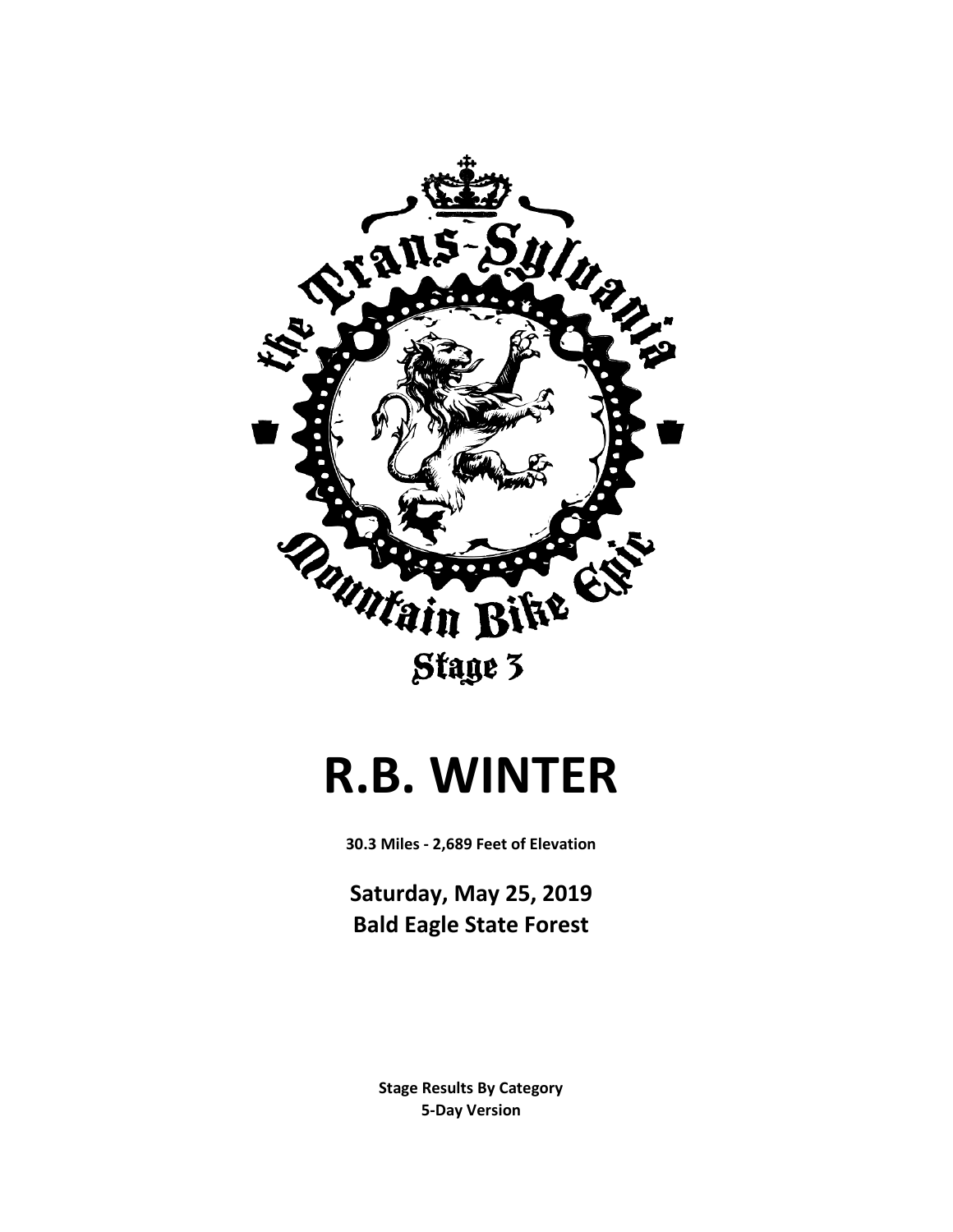## **OPEN MEN**

| <b>RANK</b>             | <b>BIB</b>              | <b>NAME</b>             | <b>TIME</b> | <b>AGE</b> | <b>CITY, STATE</b>         |
|-------------------------|-------------------------|-------------------------|-------------|------------|----------------------------|
| 1                       | 38                      | <b>BRYAN LEWIS</b>      | 02:06:40.59 | 28         | <b>CHARLOTTESVILLE, VA</b> |
| $\overline{2}$          | $\mathbf{1}$            | <b>JEREMIAH BISHOP</b>  | 02:07:20.36 | 43         | <b>HARRISONBURG, VA</b>    |
| 3                       | $\overline{2}$          | <b>KERRY WERNER JR.</b> | 02:09:38.28 | 28         | <b>BIRDSBORO, PA</b>       |
| $\overline{\mathbf{4}}$ | 6                       | <b>JOHN PETRYLAK</b>    | 02:16:32.95 | 40         | PALMYRA, VA                |
| 5                       | 8                       | <b>JEFF RUPNOW</b>      | 02:20:50.02 | 43         | <b>COLUMBUS, OH</b>        |
| 6                       | 5                       | <b>LUKE HLAVENKA</b>    | 02:22:08.88 | 27         | <b>CANADA</b>              |
| 7                       | 16                      | <b>CODY PHILLIPS</b>    | 02:23:08.16 | 25         | <b>BANNER ELK, NC</b>      |
| 8                       | 19                      | <b>JAMIE BABCOCK</b>    | 02:24:02.15 | 30         | <b>AIKEN, SC</b>           |
| 9                       | 10                      | <b>ANDREW DUENSING</b>  | 02:28:00.59 | 27         | <b>DANVILLE, CA</b>        |
| 10                      | 15                      | <b>OWEN BRENNEMAN</b>   | 02:34:57.88 | 17         | YORK, PA                   |
| 11                      | 4                       | <b>CHUCK BOYER</b>      | 02:36:03.02 | 39         | <b>EAST PALESTINE, OH</b>  |
| 12                      | 18                      | <b>SIMON TREMBLAY</b>   | 02:40:32.60 | 39         | <b>CANADA</b>              |
| 13                      | $\overline{\mathbf{z}}$ | <b>ZACH ADAMS</b>       | 02:48:31.23 | 29         | DAVIS, WV                  |
| 14                      | 9                       | <b>JORDI FERNANDEZ</b>  | 02:54:19.10 | 38         | <b>SPAIN</b>               |
| 15                      | 11                      | <b>IVAN BONNIN</b>      | 03:09:42.25 | 48         | <b>SPAIN</b>               |
| 16                      | 12                      | <b>MANUEL LETELIER</b>  | 03:10:40.77 | 38         | <b>SPAIN</b>               |
| 17                      | 3                       | <b>THOMAS TURZA</b>     | 03:22:27.17 | 39         | <b>SOUND BEACH, NY</b>     |
| 18                      | 14                      | <b>JOSEPH LACINY</b>    | 03:48:55.93 | 24         | <b>BALTIMORE, MD</b>       |
|                         | 20                      | <b>NOAH FLAXMAN</b>     | DNF/DNS     | 22         | <b>MCLEAN, VA</b>          |

# **OPEN WOMEN**

| <b>RANK</b>    | <b>BIB</b> | <b>NAME</b>                | <b>TIME</b> | <b>AGE</b> | <b>CITY, STATE</b>         |
|----------------|------------|----------------------------|-------------|------------|----------------------------|
| 1              | 28         | <b>BRITT MASON</b>         | 02:35:37.54 | 33         | <b>ELLICOTT CITY, MD</b>   |
| $\overline{2}$ | 37         | <b>JULIA THUMEL</b>        | 02:36:33.68 | 27         | <b>SEVERNA PARK, MD</b>    |
| 3              | 36         | <b>MARLEE DIXON</b>        | 02:38:04.69 | 38         | <b>FAIRPLAY, CO</b>        |
| $\overline{a}$ | 29         | <b>EMILY WERNER</b>        | 02:40:26.35 | 29         | <b>ADVANCE, NC</b>         |
| 5              | 32         | <b>AMELIA CAPUANO</b>      | 02:42:15.20 | 32         | <b>BOILING SPRINGS, PA</b> |
| 6              | 27         | <b>JEN TILLMAN</b>         | 02:46:56.19 | 43         | <b>ELLICOTT CITY, MD</b>   |
| 7              | 34         | <b>BRYNA BLANCHARD</b>     | 02:50:58.44 | 46         | <b>EAST GREENBUSH, NY</b>  |
| 8              | 30         | <b>MIKI RAZO</b>           | 03:02:20.10 | 30         | <b>TRYON, NC</b>           |
| 9              | 31         | <b>REBECCA LEWANDOWSKI</b> | 03:05:06.46 | 31         | <b>ELKTON, MD</b>          |
| 10             | 35         | <b>ELIZABETH LEE</b>       | 03:21:45.01 | 35         | <b>GREENVILLE, SC</b>      |
| 11             | 33         | <b>CORIANNE KOCAREK</b>    | 03:46:45.29 | 33         | <b>NORTH CANTON, OH</b>    |
|                | 26         | <b>CARLA WILLIAMS</b>      | DNF/DNS     | 32         | <b>ROANOKE, VA</b>         |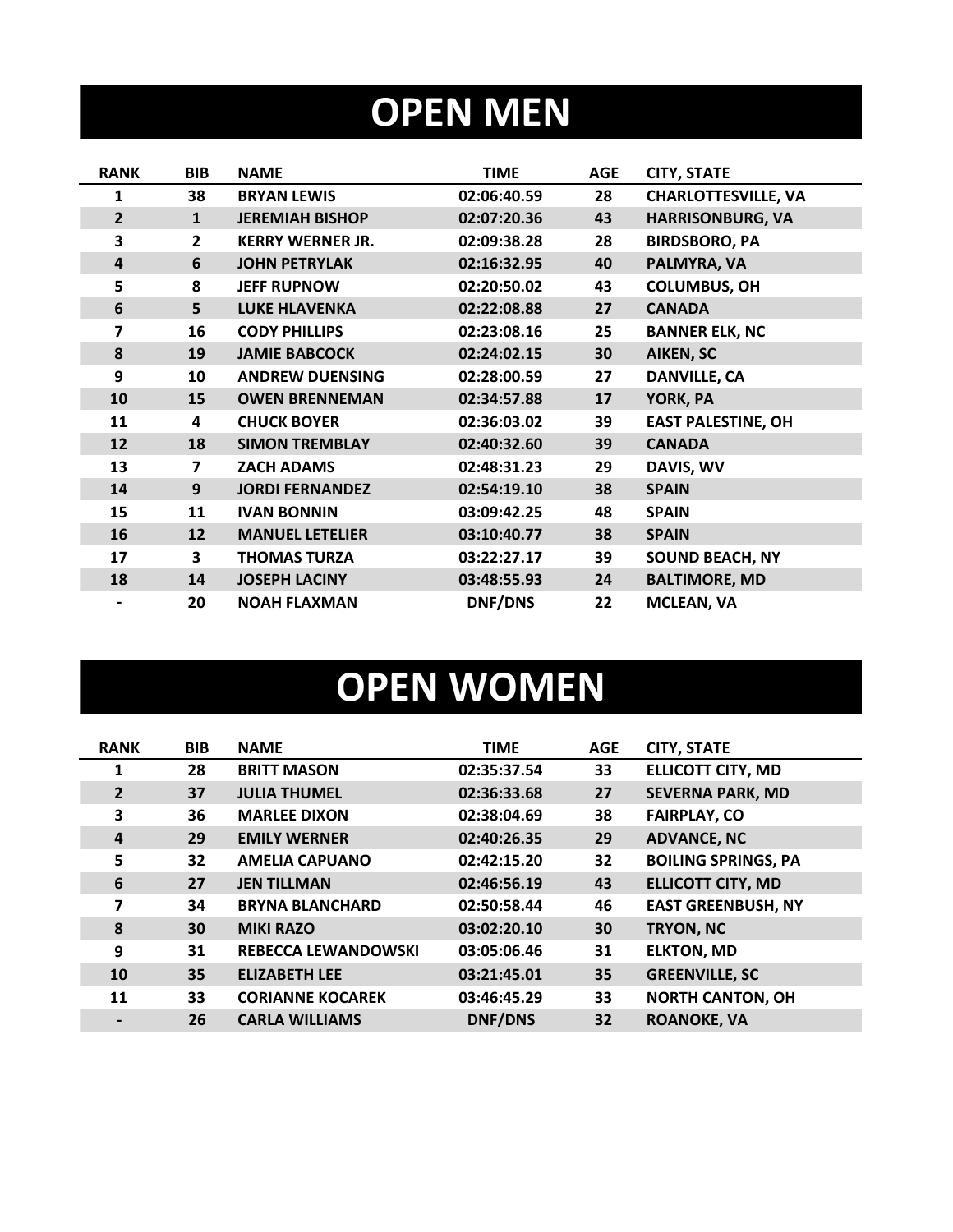### **MEN 40-49**

| <b>RANK</b>    | <b>BIB</b> | <b>NAME</b>                | <b>TIME</b>    | <b>AGE</b> | <b>CITY, STATE</b>            |
|----------------|------------|----------------------------|----------------|------------|-------------------------------|
| 1              | 40         | <b>MIKE MONTALBANO</b>     | 02:20:37.97    | 49         | <b>HEWITT, NJ</b>             |
| $\overline{2}$ | 43         | <b>ROB CAMPBELL</b>        | 02:23:11.43    | 48         | <b>KENSINGTON, MD</b>         |
| 3              | 47         | <b>BRIAN HUGHES</b>        | 02:23:58.88    | 42         | <b>EASTON, MA</b>             |
| 4              | 45         | <b>LEVI THORNTON</b>       | 02:33:25.79    | 41         | <b>FREDERICKSBURG, VA</b>     |
| 5              | 42         | <b>MATTHEW KESECKER</b>    | 02:33:33.22    | 41         | <b>CULPEPER, VA</b>           |
| 6              | 48         | <b>BEVIN REITH</b>         | 02:40:10.82    | 45         | <b>CANADA</b>                 |
| 7              | 55         | <b>KEITH RENFROE</b>       | 02:46:21.82    | 43         | <b>ATLANTIC HIGHLANDS, NJ</b> |
| 8              | 56         | <b>TIM SNOW</b>            | 02:51:14.08    | 44         | <b>SOUTH EASTON, MA</b>       |
| 9              | 52         | <b>PEP LLECHA ESTEVE</b>   | 03:09:09.52    | 47         | <b>SPAIN</b>                  |
| 10             | 51         | <b>ERNESTO RUBIO LOPEZ</b> | 03:09:46.11    | 49         | <b>SPAIN</b>                  |
| 11             | 44         | <b>CHRIS MICELI</b>        | 03:16:18.39    | 46         | <b>ALIQUIPPA, PA</b>          |
| 12             | 54         | <b>RUSSELL DOCKERY</b>     | 03:44:00.48    | 46         | <b>KOKOMO, IN</b>             |
| 13             | 46         | <b>SCOTT BALLAY</b>        | 04:05:09.64    | 48         | <b>SACRAMENTO, PA</b>         |
|                | 49         | <b>JEAN LANDRY</b>         | <b>DNF/DNS</b> | 48         | <b>CANADA</b>                 |

### **MEN 50-59**

| <b>RANK</b>    | BIB | <b>NAME</b>              | <b>TIME</b> | <b>AGE</b> | <b>CITY, STATE</b>      |
|----------------|-----|--------------------------|-------------|------------|-------------------------|
| 1              | 69  | <b>AARON (AJ) MOONEY</b> | 02:27:25.72 | 50         | <b>ROCHESTER, NY</b>    |
| $\overline{2}$ | 70  | <b>JOHN KUHN</b>         | 02:30:12.41 | 52         | <b>SUMMIT, NJ</b>       |
| 3              | 76  | <b>ANDY AUGUST</b>       | 02:32:52.24 | 54         | PITTSFORD, NY           |
| 4              | 68  | <b>ROLF RIMROTT</b>      | 02:39:27.84 | 50         | <b>VALLEY FORGE, PA</b> |
| 5              | 150 | <b>JIM MILLER</b>        | 02:39:40.43 | 59         | <b>BALTIMORE MD</b>     |
| 6              | 62  | <b>GARY SWAYZE</b>       | 02:42:11.89 | 57         | <b>CANADA</b>           |
| 7              | 60  | <b>DAVID STACEY</b>      | 02:43:12.42 | 52         | <b>HAVERHILL, MA</b>    |
| 8              | 72  | <b>RICH DILLEN</b>       | 02:48:53.05 | 50         | <b>CHARLOTTE, NC</b>    |
| 9              | 65  | <b>CHRIS MERRIAM</b>     | 03:11:21.09 | 53         | <b>WASHINGTON DC</b>    |
| 10             | 71  | <b>DON SEIB</b>          | 03:13:10.54 | 56         | <b>BRYANT POND, ME</b>  |
| 11             | 74  | <b>MARTIN ROY</b>        | 03:25:38.49 | 56         | <b>CANADA</b>           |
| 12             | 77  | <b>CARROLL THUMEL</b>    | 03:26:40.82 | 59         | <b>SEVERNA PARK, MD</b> |
| 13             | 67  | <b>JOHNNY YEAMAN</b>     | 03:31:23.79 | 52         | <b>CANADA</b>           |
| 14             | 73  | <b>KEVIN KNIGHT</b>      | 03:31:28.15 | 66         | <b>CANADA</b>           |
| 15             | 75  | <b>JEFF NINER</b>        | 03:44:39.46 | 62         | ALEXANDRIA, VA          |
| 16             | 64  | <b>GREGG EDELSTEIN</b>   | 03:58:12.55 | 52         | <b>NEWTON, MA</b>       |
|                | 66  | <b>SVEN MIGOT</b>        | DNF/DNS     | 53         | <b>WESTFIELD, NJ</b>    |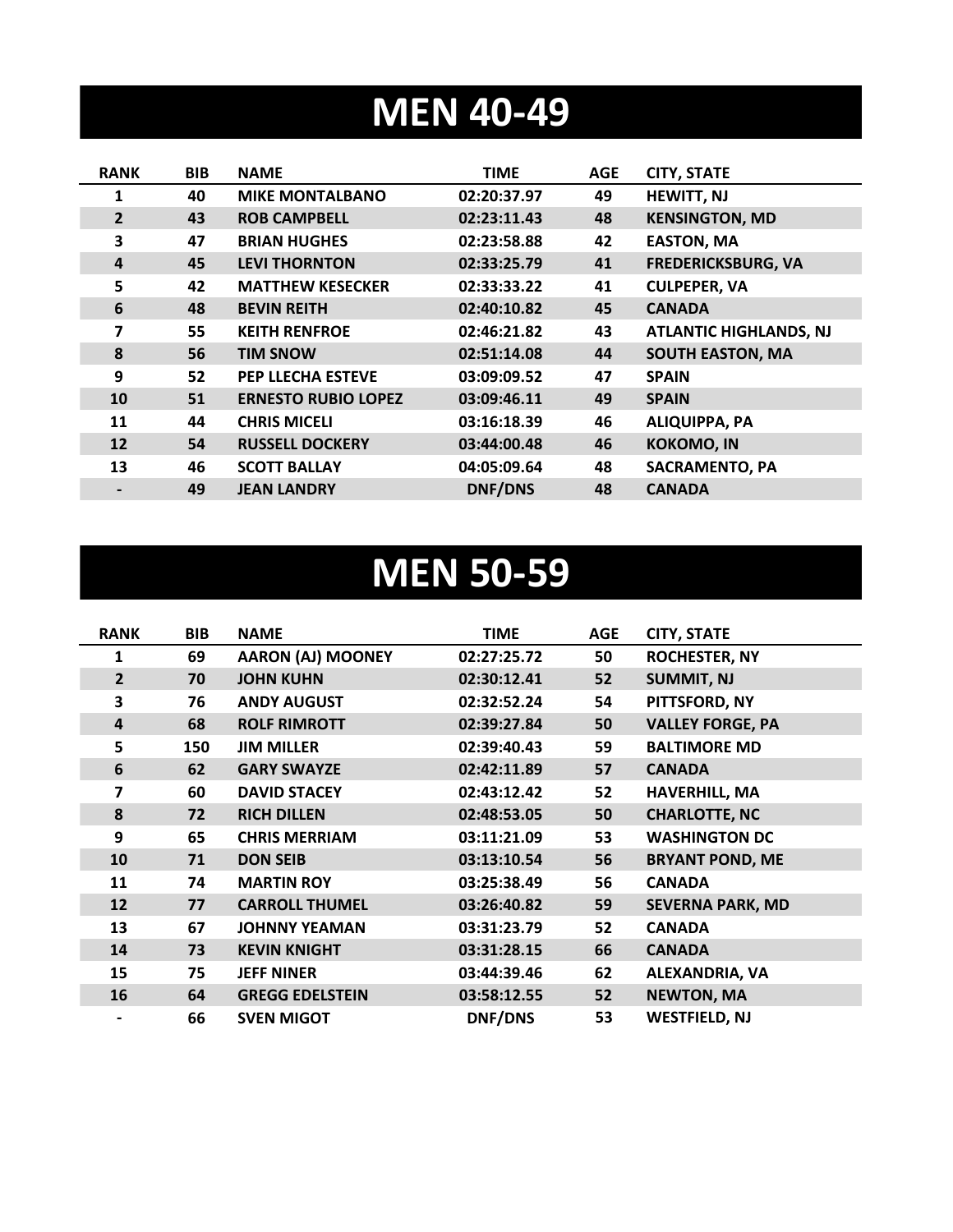# **WOMEN 40+**

| <b>RANK</b> | <b>BIB</b> | <b>NAME</b>        | TIME        | AGE | CITY. STATE        |
|-------------|------------|--------------------|-------------|-----|--------------------|
|             | 98         | LAUREN COSTANTINI  | 03:13:35.90 | 49  | <b>BOULDER. CO</b> |
|             | 99         | <b>MONICA WOLF</b> | 03:31:21.89 | 51  | <b>CANADA</b>      |

#### **CLYDESDALE**

| <b>RANK</b>    | <b>BIB</b> | <b>NAME</b>         | <b>TIME</b>    | <b>AGE</b> | <b>CITY. STATE</b>     |
|----------------|------------|---------------------|----------------|------------|------------------------|
|                | 91         | <b>TODD HAIG</b>    | 03:25:46.49    | 51         | <b>WESTVILLE, NJ</b>   |
|                | 92         | <b>JOHN DURKIN</b>  | 03:38:01.79    | 51         | <b>BARRINGTON, NJ</b>  |
| $\blacksquare$ | 90         | <b>CHRIS BALLAY</b> | <b>DNF/DNS</b> | 50         | <b>CHERRY HILL, NJ</b> |

### **SINGLE SPEED**

| <b>RANK</b>    | <b>BIB</b> | <b>NAME</b>            | <b>TIME</b> | <b>AGE</b> | <b>CITY, STATE</b>      |
|----------------|------------|------------------------|-------------|------------|-------------------------|
| 1              | 83         | <b>MARTIN SCHLEEDE</b> | 02:27:57.58 | 34         | <b>RUBY, NY</b>         |
| $\overline{2}$ | 86         | <b>JOE WORBOY</b>      | 02:30:49.64 | 45         | <b>LEWIS CENTER, OH</b> |
| 3              | 87         | <b>ELI ORTH</b>        | 02:31:44.57 | 46         | <b>CINCINNATI, OH</b>   |
| $\overline{a}$ | 85         | <b>CHRIS LANE</b>      | 02:35:51.33 | 36         | <b>BALTIMORE, MD</b>    |
| 5              | 88         | <b>KENNY KOCAREK</b>   | 02:35:54.48 | 38         | <b>CANTON, OH</b>       |
| 6              | 84         | <b>ADIN MAYNARD</b>    | 02:40:31.06 | 38         | <b>NORTHAMPTON, MA</b>  |
| 7              | 41         | <b>JEFFREY BROWN</b>   | 02:41:06.24 | 46         | <b>ROANOKE, VA</b>      |
| 8              | 81         | <b>JAMES ALLEN</b>     | 02:49:41.26 | 39         | <b>NORWICH, VT</b>      |
| 9              | 80         | <b>DANIEL FAUSEY</b>   | 03:04:17.17 | 45         | <b>COLUMBUS, OH</b>     |
| 10             | 82         | <b>SCOTT RATH</b>      | 03:40:25.61 | 46         | <b>MILLER PLACE, NY</b> |